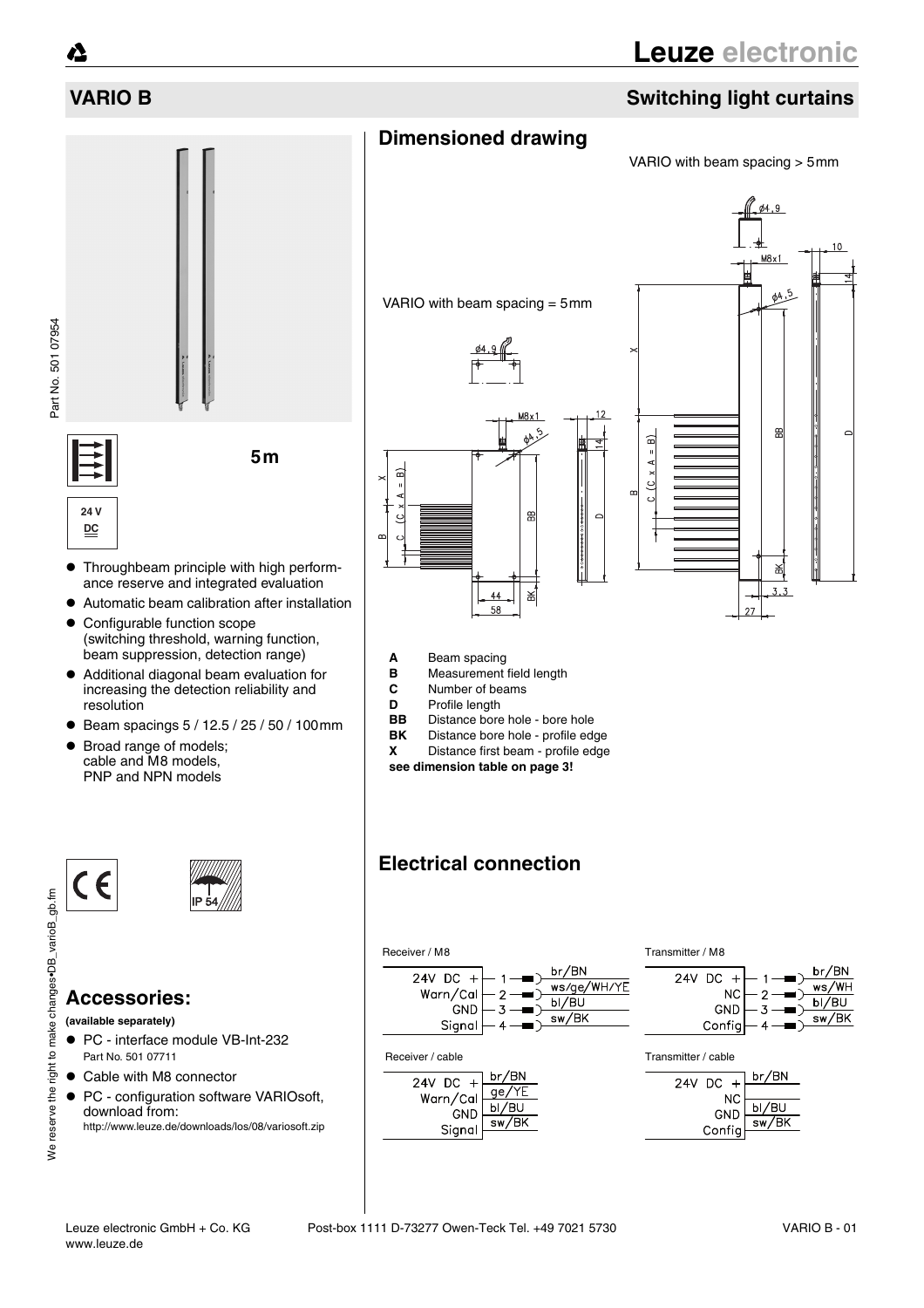# **VARIO B**

### **Tables**





### **Specifications**

ံ∆

| <b>Optical data</b><br>Operating range<br>Maximum number of beams<br>Light source<br>Wavelength<br>Permissible angular deviation | $0.7$ 5m<br>96<br>LED (modulated light)<br>880 <sub>nm</sub><br>$\pm 10^{\circ}$ (between the transmitter bar and receiver bar)                                                                                                                                                                        |
|----------------------------------------------------------------------------------------------------------------------------------|--------------------------------------------------------------------------------------------------------------------------------------------------------------------------------------------------------------------------------------------------------------------------------------------------------|
| <b>Time behaviour</b><br>Cycle time                                                                                              | parallel beam analysis:<br>1 ms but min. 30 ms<br>parallel and diagonal beam analysis: 2ms but min. 60ms                                                                                                                                                                                               |
| Electrical data<br>Operating voltage $U_R$ <sup>1)</sup><br>Power consumption<br>Outputs <sup>2)</sup><br>Output current         | 24VDC (+20%; -15%)<br>approx. 8W (total)<br>semiconductor outputs<br>$/4$ : PNP<br>$/2$ : NPN<br>max. 200 mA                                                                                                                                                                                           |
| <b>Indicators</b>                                                                                                                |                                                                                                                                                                                                                                                                                                        |
| Control LEDs                                                                                                                     | 2 x status LEDs in receiver bar,<br>1 x status LED in transmitter bar                                                                                                                                                                                                                                  |
| Mechanical data                                                                                                                  |                                                                                                                                                                                                                                                                                                        |
| Light curtain housing                                                                                                            | aluminium, natural anodising, front cover made of plastic, dark red.<br>(Do not use any cleaning agents containing solvents!)                                                                                                                                                                          |
| Profile cross section                                                                                                            | 12 x 58 mm at 5 mm beam spacing                                                                                                                                                                                                                                                                        |
| Connection                                                                                                                       | 10 x 27 mm at other beam spacings<br>receiver: 4-pin, transmitter 3-pin<br>,4000: cable variants,<br>round lines with PVC sheathing $\varnothing$ 4.9mm,<br>length 4m, with ferruled ends                                                                                                              |
|                                                                                                                                  | M8 connector, 4-pin<br>-S8:                                                                                                                                                                                                                                                                            |
| Core cross section                                                                                                               | $0.34$ mm <sup>2</sup>                                                                                                                                                                                                                                                                                 |
| <b>Environmental data</b><br>Ambient temperature (operation)<br>Humidity                                                         | $-10^{\circ}$ C $+45^{\circ}$ C<br>up to 90 % relative, non-condensing<br>Interference rejection – ambient light operation with no interference with the effect caused by a halogen<br>light source, 500W, outside the $\pm 15^{\circ}$ angular range of the beam axis<br>at a distance of $\geq 1$ m. |
| Protection class<br>Standards applied                                                                                            | operation with no interference with sunshine up to 200,000 LUX out-<br>side the $\pm 25^\circ$ angular range of the beam axis.<br>IP 54<br>EN 61000-6-3/4 and EN 60947-5-2,<br>EN 61000-6-1/2 and EN 60947-5-2,<br>EN 61000-4-2                                                                        |

#### **Options**

Automatic calibration

1) 2=polarity reversal protection, use a grounded voltage supply!

2) 2=polarity reversal protection, 3=short-circuit protection for all transistor outputs

### **Order guide**

The products of the **VARIO B** series are characterised by a broad range of models.

Please order the desired light curtain using the **type code on page 4**!

**Beam spacing A** and **measurement field length B** of a transmitter/receiver pair must be the same!

**Transmitter bar** VBT … **Receiver bar** IVBR …

**Designation**

# **Remarks**

- A VB-INT-232 interface module (Part No. 501 07711) is necessary for configuring the VARIO B light curtains using a PC and the VARI-Osoft configuration software.
- Download the VARIOsoft configuration software: http://www.leuze.de/downloads/ los/08/variosoft.zip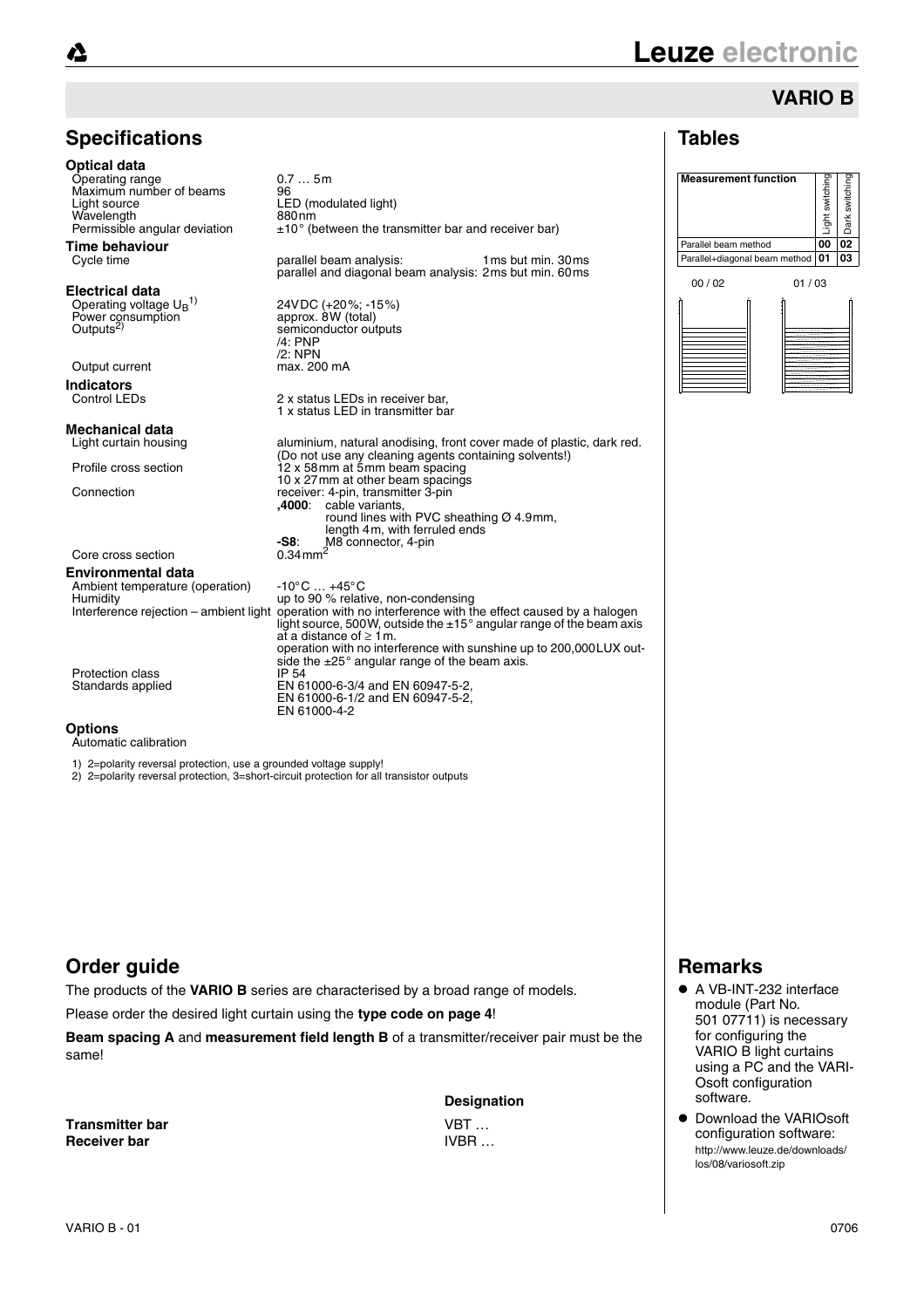# **VARIO B** Switching light curtains

### **Dimension table**

| Part master            | <b>Beam</b><br>spacing A | <b>Measurement</b><br>field length B | Number of<br>beams C | <b>Profile</b><br>length D | BK  | Number of<br>bore holes | BB. | <b>Profile</b><br>thickness | <b>Profile</b><br>depth | <b>Distance</b><br>X |
|------------------------|--------------------------|--------------------------------------|----------------------|----------------------------|-----|-------------------------|-----|-----------------------------|-------------------------|----------------------|
| VB-5-35                | 5                        | 35                                   | 8                    | 120                        | 6   | $\overline{4}$          | 108 | 12                          | 58                      | 67.5                 |
| VB-5-75                | 5                        | 75                                   | 16                   | 160                        | 6   | $\overline{4}$          | 148 | 12                          | 58                      | 67.5                 |
| VB-5-115               | 5                        | 115                                  | 24                   | 200                        | 6   | 4                       | 188 | 12                          | 58                      | 67.5                 |
| VB-5-155               | 5                        | 155                                  | 32                   | 240                        | 6   | 4                       | 228 | 12                          | 58                      | 67.5                 |
| VB-5-195               | 5                        | 195                                  | 40                   | 280                        | 6   | $\overline{4}$          | 268 | 12                          | 58                      | 67.5                 |
| VB-5-235               | 5                        | 235                                  | 48                   | 320                        | 6   | 4                       | 308 | 12                          | 58                      | 67.5                 |
| $\overline{VB}$ -5-275 | 5                        | 275                                  | 56                   | 360                        | 6   | $\overline{4}$          | 348 | 12                          | 58                      | 67.5                 |
| VB-5-315               | 5                        | 315                                  | 64                   | 400                        | 6   | $\overline{4}$          | 388 | 12                          | 58                      | 67.5                 |
| VB-12.5-88             | 12.5                     | 88                                   | 8                    | 260                        | 30  | $\mathbf 2$             | 200 | 10                          | 27                      | 158.5                |
| VB-12.5-188            | 12.5                     | 188                                  | 16                   | 360                        | 30  | $\overline{c}$          | 300 | 10                          | 27                      | 158.5                |
| VB-12.5-288            | 12.5                     | 288                                  | 24                   | 460                        | 80  | $\mathbf{2}$            | 300 | 10                          | 27                      | 158.5                |
| VB-12.5-388            | 12.5                     | 388                                  | 32                   | 560                        | 80  | $\mathbf{2}$            | 400 | 10                          | 27                      | 158.5                |
| VB-12.5-488            | 12.5                     | 488                                  | 40                   | 660                        | 80  | $\mathbf{2}$            | 500 | 10                          | 27                      | 158.5                |
| VB-12.5-588            | 12.5                     | 588                                  | 48                   | 760                        | 30  | $\mathbf{2}$            | 700 | 10                          | 27                      | 158.5                |
| VB-12.5-688            | 12.5                     | 688                                  | 56                   | 860                        | 80  | $\mathbf 2$             | 700 | 10                          | 27                      | 158.5                |
| VB-12.5-788            | 12.5                     | 788                                  | 64                   | 960                        | 80  | $\overline{2}$          | 800 | 10                          | 27                      | 158.5                |
| VB-25-175              | 25                       | 175                                  | 8                    | 360                        | 30  | $\mathbf{2}$            | 300 | 10                          | 27                      | 165                  |
| VB-25-375              | 25                       | 375                                  | 16                   | 560                        | 80  | $\mathbf{2}$            | 400 | 10                          | 27                      | 165                  |
| VB-25-575              | 25                       | 575                                  | 24                   | 760                        | 30  | $\mathbf{2}$            | 700 | 10                          | 27                      | 165                  |
| VB-25-775              | 25                       | 775                                  | 32                   | 960                        | 80  | 3                       | 400 | 10                          | 27                      | 165                  |
| VB-25-975              | 25                       | 975                                  | 40                   | 1160                       | 80  | 3                       | 500 | 10                          | 27                      | 165                  |
| VB-25-1175             | 25                       | 1175                                 | 48                   | 1360                       | 80  | 3                       | 600 | 10                          | 27                      | 165                  |
| VB-25-1375             | 25                       | 1375                                 | 56                   | 1560                       | 30  | $\overline{4}$          | 500 | 10                          | 27                      | 165                  |
| VB-25-1575             | 25                       | 1575                                 | 64                   | 1760                       | 130 | 4                       | 500 | 10                          | 27                      | 165                  |
| VB-25-1775             | 25                       | 1775                                 | 72                   | 1960                       | 80  | $\overline{4}$          | 600 | 10                          | 27                      | 165                  |
| VB-25-2175             | 25                       | 2175                                 | 88                   | 2360                       | 140 | 5                       | 520 | 10                          | 27                      | 165                  |
| VB-25-2375             | 25                       | 2375                                 | 96                   | 2560                       | 80  | 5                       | 600 | 10                          | 27                      | 165                  |
| VB-50-350              | 50                       | 350                                  | 8                    | 560                        | 80  | $\overline{2}$          | 400 | 10                          | 27                      | 190                  |
| VB-50-750              | 50                       | 750                                  | 16                   | 960                        | 80  | 3                       | 400 | 10                          | 27                      | 190                  |
| VB-50-1150             | 50                       | 1150                                 | 24                   | 1360                       | 80  | 3                       | 600 | 10                          | 27                      | 190                  |
| VB-50-1550             | 50                       | 1550                                 | 32                   | 1760                       | 130 | $\overline{4}$          | 500 | 10                          | 27                      | 190                  |
| VB-50-1950             | 50                       | 1950                                 | 40                   | 2160                       | 80  | 5                       | 500 | 10                          | 27                      | 190                  |
| VB-50-2350             | 50                       | 2350                                 | 48                   | 2560                       | 80  | 5                       | 600 | 10                          | 27                      | 190                  |
| VB-50-2750             | 50                       | 2750                                 | 56                   | 2960                       | 80  | 5                       | 700 | 10                          | 27                      | 190                  |
| VB-50-3150             | 50                       | 3150                                 | 64                   | 3360                       | 80  | 5                       | 800 | 10                          | 27                      | 190                  |
| VB-100-700             | 100                      | 700                                  | 8                    | 970                        | 85  | 3                       | 400 | 10                          | 27                      | 250                  |
| VB-100-1100            | 100                      | 1100                                 | 12                   | 1370                       | 85  | 3                       | 600 | 10                          | 27                      | 250                  |
| VB-100-1500            | 100                      | 1500                                 | 16                   | 1770                       | 135 | $\overline{4}$          | 500 | 10                          | 27                      | 250                  |
| VB-100-1900            | 100                      | 1900                                 | 20                   | 2170                       | 85  | 5                       | 500 | 10                          | 27                      | 250                  |
| VB-100-2300            | 100                      | 2300                                 | 24                   | 2570                       | 85  | 5                       | 600 | 10                          | 27                      | 250                  |
| VB-100-2700            | 100                      | 2700                                 | 28                   | 2970                       | 85  | 5                       | 700 | 10                          | 27                      | 250                  |
| VB-100-3100            | 100                      | 3100                                 | 32                   | 3370                       | 85  | 5                       | 800 | 10                          | 27                      | 250                  |

A = beam spacing BK = distance bore hole to profile edge (connector/cable end)<br>B = distance bore hole to bore hole

D = profile length

 $B =$  measurement field length  $B =$  distance bore hole to bore hole  $C =$  number of beams  $X =$  distance profile edge to first beams

Tolerance of the beam positions: ± 2mm **All dimensions in mm !**

 $X =$  distance profile edge to first beam (connector/cable end)